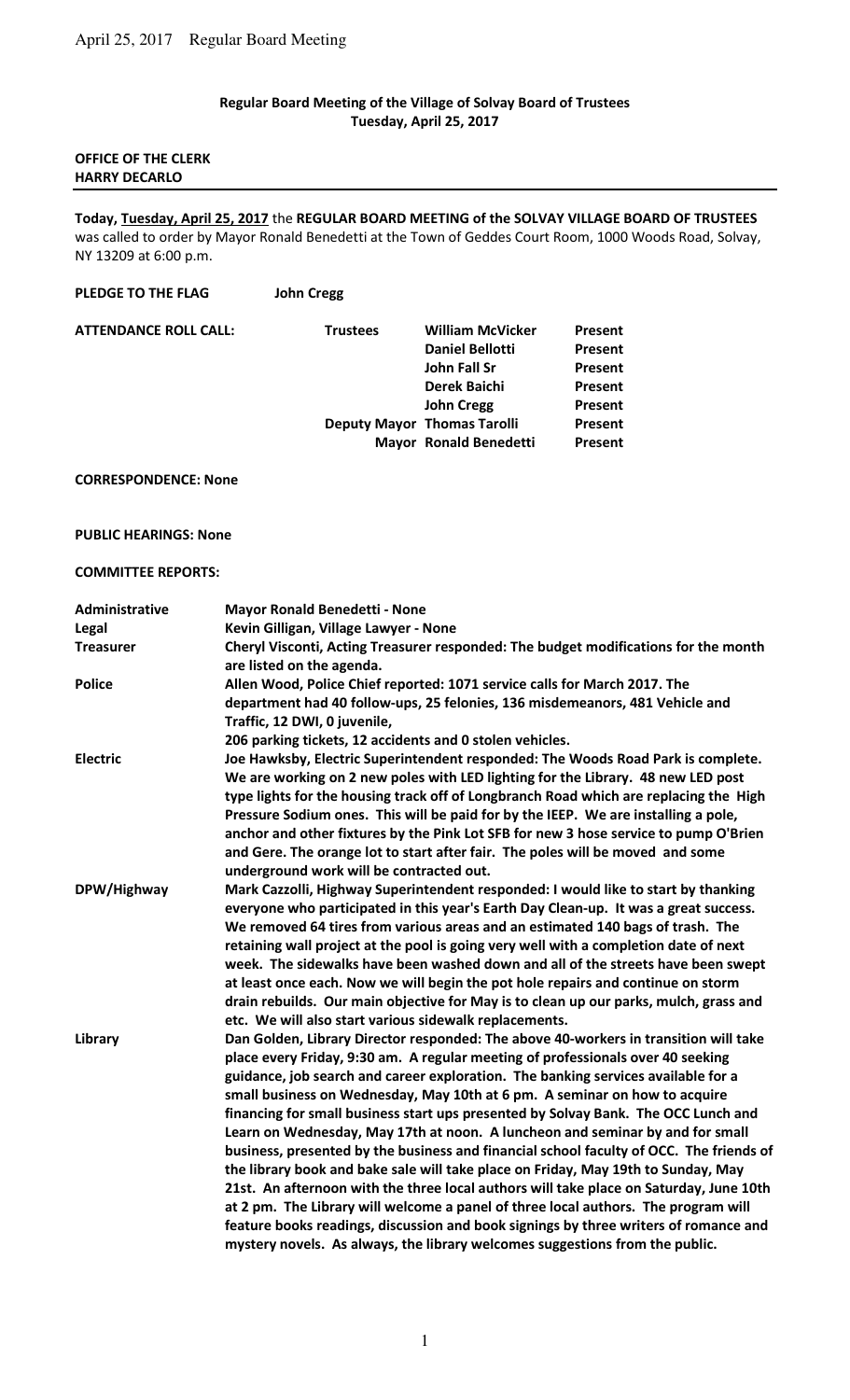April 25, 2017 Regular Board Meeting

| <b>Codes</b>      |                                                                                                                           | Tom Tarolli responded: The codes department is busy with inspections. The next<br>codes meeting will be on May 15 at 5:30 in the Village Hall Basement. |                                                                                                                                                                                                                                                                                                                                                                                                                                                                                                           |  |  |  |  |  |
|-------------------|---------------------------------------------------------------------------------------------------------------------------|---------------------------------------------------------------------------------------------------------------------------------------------------------|-----------------------------------------------------------------------------------------------------------------------------------------------------------------------------------------------------------------------------------------------------------------------------------------------------------------------------------------------------------------------------------------------------------------------------------------------------------------------------------------------------------|--|--|--|--|--|
| <b>Stormwater</b> |                                                                                                                           |                                                                                                                                                         | Mark Malley responded: We must schedule the public hearing next for the MS4.                                                                                                                                                                                                                                                                                                                                                                                                                              |  |  |  |  |  |
| 1.                | <b>RESOLUTIONS:</b>                                                                                                       |                                                                                                                                                         | Authorization from the Board of Trustees to approve the minutes from the March 28, 2017 Regular                                                                                                                                                                                                                                                                                                                                                                                                           |  |  |  |  |  |
|                   | <b>MOTION: John Fall Sr</b><br><b>SECOND: Derek Baichi</b>                                                                |                                                                                                                                                         | Board Meeting and the Reading of the Minutes be herewith dispensed.                                                                                                                                                                                                                                                                                                                                                                                                                                       |  |  |  |  |  |
|                   | AYES: 7                                                                                                                   | <b>NAYES: 0</b>                                                                                                                                         | <b>MOTION CARRIED</b>                                                                                                                                                                                                                                                                                                                                                                                                                                                                                     |  |  |  |  |  |
| 2.                | <b>MOTION: Derek Baichi</b><br><b>SECOND: Tom Tarolli</b>                                                                 |                                                                                                                                                         | Authorization from the Board of Trustees to approve the minutes from the April 18, 2017 Special<br>Board/Budget Hearing and the Reading of the Minutes be herewith dispensed.                                                                                                                                                                                                                                                                                                                             |  |  |  |  |  |
|                   | AYES: 7                                                                                                                   | <b>NAYES: 0</b>                                                                                                                                         | <b>MOTION CARRIED</b>                                                                                                                                                                                                                                                                                                                                                                                                                                                                                     |  |  |  |  |  |
| 3.                | $3/1/17$ to $3/31/17$ .<br>$\bullet$<br>$\bullet$<br>$\bullet$<br><b>MOTION: John Cregg</b><br><b>SECOND: Tom Tarolli</b> |                                                                                                                                                         | Authorization from the Board of Trustees to pay C&S Engineers \$14,705.00 for services rendered from<br>(Total Cost to the Village is: \$11,697.50)<br>Below are the specific projects that will be reimbursed through Grant or the County:<br>Invoice No. 0164897 - Project No. 114.213.001 - I/I Reduction Grant<br>Invoice No. 0164899 - Project No. 114.218.001 - SAM Grant<br>Invoice No. 0164900 - Project No. 114.220.001 - SAM Grant<br>Invoice No. 0164901 - Project No. 114.220.002 - SAM Grant |  |  |  |  |  |
|                   | AYES: 7                                                                                                                   | <b>NAYES: 0</b>                                                                                                                                         | <b>MOTION CARRIED</b>                                                                                                                                                                                                                                                                                                                                                                                                                                                                                     |  |  |  |  |  |
| 4.                |                                                                                                                           | \$148.75 is paid out of the Electric Fund.                                                                                                              | Authorization from the Board of Trustees to pay Costello, Cooney & Fearon, PLLC \$7376.25 for<br>services rendered for the month of March 2017. \$7227.50 is paid out of the General Fund and                                                                                                                                                                                                                                                                                                             |  |  |  |  |  |

 **MOTION: Derek Baichi SECOND: John Fall Sr AYES: 7 NAYES: 0 MOTION CARRIED** 

5. Authorization from the Board of Trustees to approve the Budget Modifications:

**Village of Solvay General Fund Schedule of Proposed Budget Modifications For Approval at the April 2017 Regular Board Meeting**

| <b>Account</b><br><b>Revenues</b> | <b>Title</b>           | (as modified)<br>Current<br><b>Budget</b> | Proposed<br><b>Budget Mod</b> | <b>Newly</b><br><b>Modified</b><br><b>Budget</b><br>Amount |
|-----------------------------------|------------------------|-------------------------------------------|-------------------------------|------------------------------------------------------------|
|                                   |                        |                                           |                               |                                                            |
| 425300 A                          | <b>Game Licenses</b>   | 700                                       | 100                           | 800                                                        |
| 426100 A                          | Fines & Forfeited Bail | 70,000                                    | 10,900                        | 80,900                                                     |
| 426550 A                          | Misc Sales-Other       | 5,000                                     | (4,500)                       | 500                                                        |
|                                   |                        |                                           |                               |                                                            |
|                                   | <b>Total</b>           | 75,700                                    | 6,500                         | 82,200                                                     |

#### **Expenses**

| 516204 A  | <b>Building-Other</b> | 56,000 | 5,000 | 61,000 |
|-----------|-----------------------|--------|-------|--------|
| 519104 A  | Insurance             | 85,000 | 1,500 | 86,500 |
| 5312.11 A | Police - Uniforms     |        |       |        |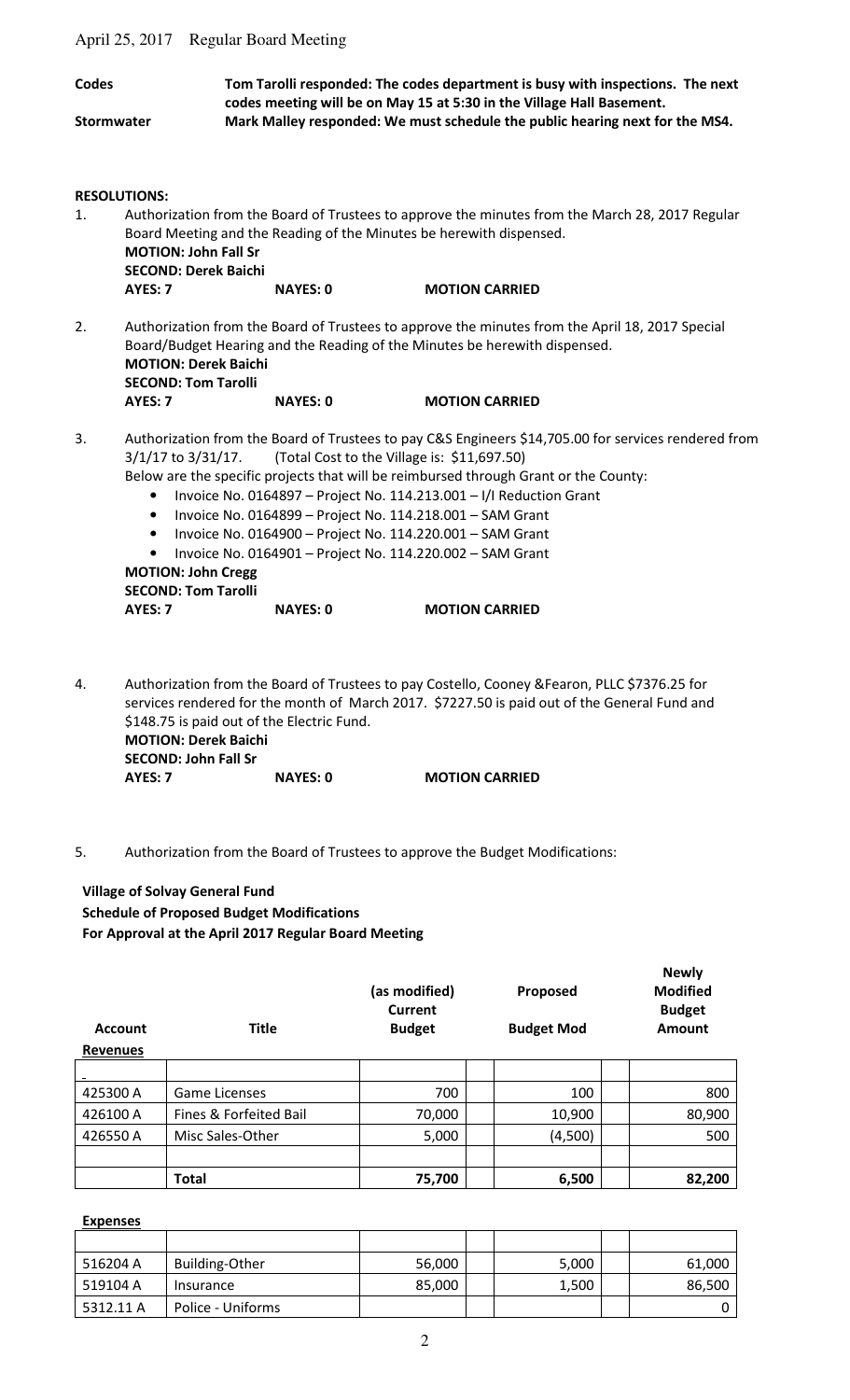## April 25, 2017 Regular Board Meeting

| <b>Total</b> | 141,000 | 6,500 | 147,500 |
|--------------|---------|-------|---------|

### **Village of Solvay Library Fund Schedule of Proposed Budget Modifications For Approval at the April 2017 Regular Board Meeting**

| <b>Account</b><br><b>Revenues</b> | <b>Title</b>      | (as modified)<br><b>Current</b><br><b>Budget</b> | Proposed<br><b>Budget Mod</b> | <b>Newly</b><br><b>Modified</b><br><b>Budget</b><br><b>Amount</b> |
|-----------------------------------|-------------------|--------------------------------------------------|-------------------------------|-------------------------------------------------------------------|
|                                   |                   |                                                  |                               |                                                                   |
| 438400L                           | State Aid-Library | 3,650                                            | 125                           | 3,775                                                             |
|                                   |                   |                                                  |                               |                                                                   |
|                                   | <b>Total</b>      | 3,650                                            | 125                           | 3,775                                                             |

#### **Expenses**

| 574102L | Library-Equipment | 45,000 | (4, 875) | 40,125 |
|---------|-------------------|--------|----------|--------|
| 590608L | Library-Other     | 44,800 | 5,000    | 49,800 |
|         |                   |        |          |        |
|         | <b>Total</b>      | 89,800 | 125      | 89,925 |

**MOTION: Daniel Bellotti SECOND: John Fall Sr AYES: 7 NAYES: 0 MOTION CARRIED** 

6. Authorization from the Board of Trustees that Joseph Hawksby be and is hereby designated as the accredited delegate of the Village of Solvay as a municipal member of the New York Municipal Power Agency.

 WHEREAS, in accordance with the bylaws of New York Municipal Power Agency, each municipal member may cast one vote on each transaction properly brought before this meeting.  **MOTION: Derek Baichi** 

 **SECOND: William McVicker AYES: 7 NAYES: 0 MOTION CARRIED** 

- 7. Authorization from the Board of Trustees to schedule a public hearing for the May 23, 2017 regular meeting of the Village Board of Trustees at 6:00 pm or as soon thereafter at the Geddes Town Hall, to consider this year's MS-4 Annual Report and to invite comments from the public. **MOTION: Daniel Bellotti SECOND: John Fall Sr AYES: 7 NAYES: 0 MOTION CARRIED**
- 8. Authorization from the Board of Trustees to hire Thomas Spaeth as a Lineman Trainee I for the Electric Department with a start date of May 1st, 2017. **MOTION: John Fall Sr SECOND: Derek Baichi AYES: 7 NAYES: 0 MOTION CARRIED**

# **PETITIONS: James Bellino thanked the Village for the help and support his wife received when she opened her pet grooming salon. John Maestri stated that its nice the meeting get done a decent time so he could make it home to watch the Wheel of Fortune.**

\*\*\*\*\*\*\*\*\*\*\*\*\*\*\*\*\*\*\*\*\*\*\*\*\*\*\*\*\*\*\*\*\*\*\*\*\*\*\*\*\*\*\*\*\*\*\*\*\*\*\*\*\*\*\*\*\*\*\*\*\*\*\*\*\*\*\*\*\*\*\*\*\*\*\*\*\*\*\*\*\*\*\*\*\*\*\*\*\*